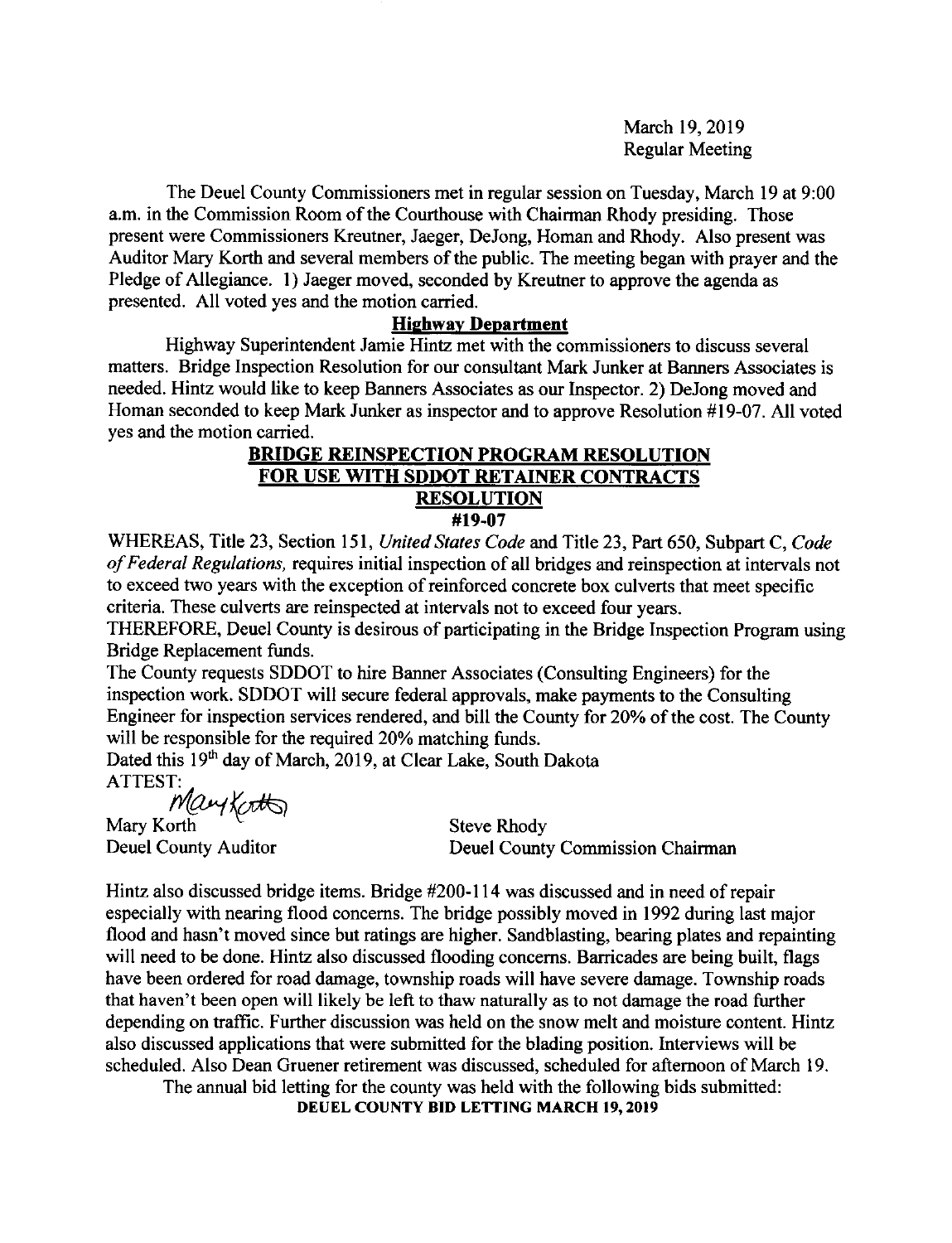| <b>TIME</b><br><b>ITEM</b>                                                          | <b>BIDDER</b> | #1                           | #2                                                            | #3                       |
|-------------------------------------------------------------------------------------|---------------|------------------------------|---------------------------------------------------------------|--------------------------|
|                                                                                     |               |                              |                                                               |                          |
|                                                                                     |               |                              |                                                               |                          |
| 9:20 Hot & Cold Mix Asphalt                                                         |               | <b>Bituminous Paving Inc</b> | <b>Duininck Inc</b>                                           | <b>Bowes Const. Inc.</b> |
| 3) Jaeger moved, second by Kreutner                                                 | Hot Mix       | \$62 ton Odessa Pit          | \$74.50 ton                                                   | \$59.50 Class E Type 1   |
| to accept bids of Bituminous Paving,                                                | Hot Mix       | \$66 ton fine hot mix Odessa |                                                               | \$57.50 E/1 with RAP     |
| Duinick Inc & Bowes Const. for Hot Mix                                              |               |                              |                                                               |                          |
| depending on location of project                                                    | Cold Mix      | \$130 ton cold mix Odessa    | \$129 ton cold mix                                            | \$61.50 Class E Type 2   |
| & award cold Mix bid to Duininck Inc.                                               |               |                              |                                                               | \$59.50 E/2 with RAP     |
|                                                                                     |               |                              |                                                               | \$61.50 Class G Type 1   |
|                                                                                     |               |                              |                                                               | \$59.50 G/1 with RAP     |
| All voted yes and motion carried                                                    |               |                              |                                                               | \$63.50 Class G Type 2   |
|                                                                                     |               |                              |                                                               | \$61.50 G/2 with RAP     |
| 9:25 Bituminous Road Oil                                                            |               | <b>Flint Hills Resources</b> | Jebro Inc                                                     |                          |
| 4) Jaeger moved, second by Kreutner                                                 | MC 3000       | \$569.88 Ton delivered       | \$576.89 Ton delivered                                        |                          |
|                                                                                     |               |                              |                                                               |                          |
| to accept bid of Flint Hills Resources<br>for MC 3000 road oil based on performance |               |                              |                                                               |                          |
| standards according to Hwy Superintendent                                           |               |                              |                                                               |                          |
| All voted yes and the motion carried.                                               |               |                              |                                                               |                          |
|                                                                                     |               |                              |                                                               |                          |
|                                                                                     |               |                              |                                                               |                          |
| 9:30 Fuel #1 Diesel, Ruby Fieldmaster                                               |               | <b>DC Farmers Union</b>      |                                                               |                          |
| 5) DeJong moved, second by Kreutner                                                 |               |                              | \$.02 over delivered cost on day of                           |                          |
|                                                                                     |               | Ruby Fieldmaster \$2.396 gal | delivery for Transport<br>\$.08 less than posted price on day |                          |
| to accept bid of DCFU for #1                                                        |               | Transport Load \$2.326 gal   | of delivery Tank Wagon                                        |                          |
| Diesel Fuel & Ruby Fieldmaster.                                                     |               | No. 1 Fuel<br>\$2.586 gal    |                                                               |                          |
|                                                                                     |               |                              |                                                               |                          |
| All voted yes & motion carried<br>All per gallon, Apr. 1, 2019 to March 31,         |               | Transport Load \$2.516 gal   |                                                               |                          |
| 2020.                                                                               |               |                              |                                                               |                          |
|                                                                                     |               |                              |                                                               |                          |
|                                                                                     |               |                              |                                                               |                          |
| 9:35 Unleaded Gas & Gasohol<br>6) DeJong moved, second by Kreutner to               |               | <b>DC Farmers Union</b>      |                                                               |                          |
| accept bid of DC Farmers Union for                                                  |               |                              | \$.08 less than posted price on day                           |                          |
| Ethanol                                                                             |               | E10, 87 Octane \$2.396 gal   | of delivery Tank Wagon                                        |                          |
|                                                                                     |               |                              |                                                               |                          |
|                                                                                     |               | <b>Brownlee Construction</b> |                                                               |                          |
| 9:40 Gravel Crushing<br>7) Jaeger moved, second by Kreutner to                      |               |                              | "/4" crushed gravel in various pits                           |                          |
| accept bid of Brownlee Construction,                                                |               | 3/4" crushed gravel Brownlee | in Deuel County                                               |                          |
| Watertown for "" crushed gravel                                                     |               | owned pits \$6.25 per ton    | \$2.45 per ton                                                |                          |
|                                                                                     |               |                              |                                                               |                          |
|                                                                                     |               |                              |                                                               |                          |
|                                                                                     |               |                              |                                                               |                          |
| 9:40 Weed Chemicals                                                                 |               | <b>Hefty Seed Co</b>         | <b>Helena Chemical</b>                                        |                          |
| 8) Jaeger moved, seconded by Homan                                                  | Amine 265's   | \$8.75<br>gai                | 2.5 gallon jugs                                               |                          |
| to reject all bids for chemicals and                                                | Amine 2.5's   | \$11.67 gal                  |                                                               |                          |
| Give the Weed Supervisor freedom to                                                 | LV6 265's     | \$17.25 gal                  |                                                               |                          |
| Shop around for various quotes locally                                              | LV6 2.5's     | \$21.72 gal                  |                                                               |                          |
|                                                                                     |               |                              | \$17.95 gal Freelexx - Corteva or                             |                          |
| All voted yes, motion carried.                                                      | Freelex 2.5's | \$22.60 gal                  | Unision                                                       |                          |
|                                                                                     | Freelex 250s  | \$19.95 gal                  |                                                               |                          |
|                                                                                     | Chaparral     |                              | \$76.95# Chaparral                                            |                          |
|                                                                                     | 5lb           | \$70.23 gal                  | (Opensight) Corteva                                           |                          |
|                                                                                     | Tordon 22K    | \$56.29<br>gal               |                                                               |                          |
|                                                                                     | Milestone     |                              |                                                               |                          |
|                                                                                     | 2.5s          | \$296.26 gal                 |                                                               |                          |
|                                                                                     | Hefty NIS     |                              |                                                               |                          |
|                                                                                     | 2.5s          | \$15.75<br>gal               |                                                               |                          |
|                                                                                     |               |                              |                                                               |                          |
|                                                                                     |               |                              |                                                               |                          |
|                                                                                     |               |                              |                                                               |                          |
|                                                                                     |               |                              |                                                               |                          |
|                                                                                     |               |                              |                                                               |                          |
|                                                                                     |               |                              |                                                               |                          |
|                                                                                     |               |                              |                                                               |                          |
|                                                                                     |               |                              |                                                               |                          |
|                                                                                     |               |                              |                                                               |                          |
|                                                                                     |               |                              |                                                               |                          |
|                                                                                     |               |                              |                                                               |                          |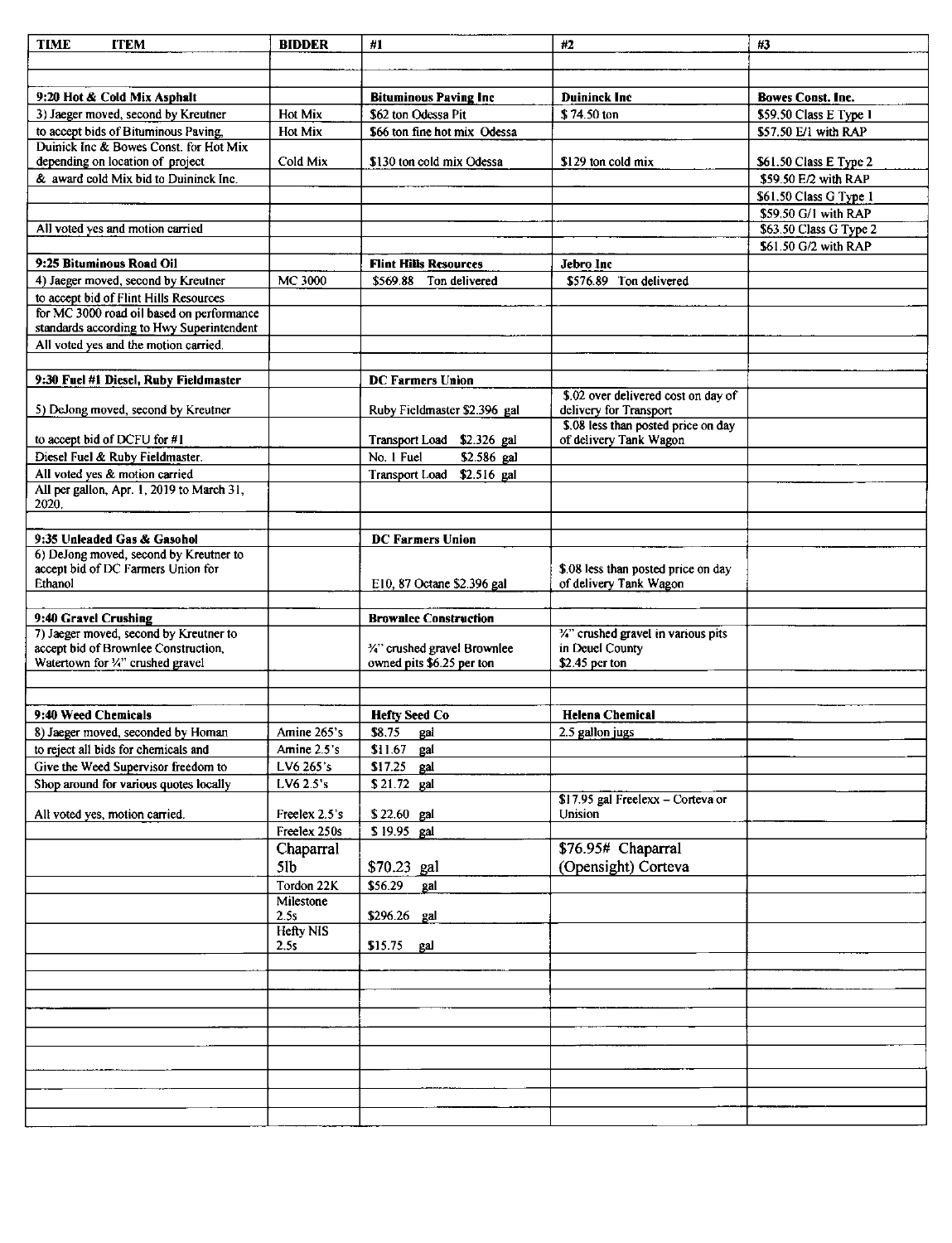### 10:10 Keith Goens. Weed Suoervisor

Goens gave input on bids and quote prices. He will also be getting State prices. He is also looking into local quotes before bringing to board for approval. He also discussed equipment that will be used this summer for spraying purposes. Goens submitted quotes from Pfeifer's of Sioux Falls and Kesteloot Enterprises of Marshall, MN for 2019 Kubota RTV prices which includes govemment discount. He also submitted bids from C&R Supply, of Sioux Falls and Benco Products of Tea, SD for sprayers. More quotes will be considered as they are brought in. Some of the add-ons on the sprayers aren't necessary for what Goens needs for our county. He is also looking at Codington, Grant and Hamlin counties for comparisons. The Weed  $\&$  Pest meeting has been finalized for Wed, March 20. The Board will wait for further quotes on sprayers. The Board reviewed prices for 2019 Kubota RTV and considered the need for heavy duty tires. 9) Jaeger moved, seconded by Kreutner to accept the quote from Kesteloot Enterprises of Marshall, MN in the amount of \$18739.00 to purchase a 2019 Kubota RTV for the Weed & Pest Dept. All voted yes and motion carried. Trailers from our local Highway Shop will be looked at for hauling the RTV to save costs as well.

## 10:30 Deb Lessman

Lessman visited with the board about 4H Judge pay which is currently at \$35 plus mileage. She is asking to be like surrounding counties to up the rate to \$50 plus mileage, this would be for an average of 12 judges. She is asking horse judges to be raised from \$100 for 8 hr day to \$250 flat fee. Comparing livestock judges get \$75 per species and it often adds up to more per day than horse judging. 10) DeJong moved, seconded by Rhody to approve the increases for judges. All voted yes and motion carried. Furthermore, discussion was held about the horse arena as the lights there present a fire hazard and are not safe and often need adjusting. A quote was presented from HD electric to put up new lights for \$4200.00 plus tax (this includes 6 total lights at \$560 ea) and HD is also giving a \$200 donation on lights. Also present was Jessica Tekrony to ask for the lights and noted they sometimes give their own money and don't often ask for money in the case of the horse arena. Discussion was made on possibly having less lights, decision was postponed until further research is done.

Further discussion was held on purchase or repair of 4H building. Joan Sacrison from DADI gave some insight on possible grants though NRA because of Shooting Sports, also fundraising ideas and loan ideas. A decision will be made as soon as possible as soon as all information is considered including a purchase agreement with contingencies. Jaeger commented that purchasing an existing building is more cost effective than building a new complex.

# 10:45 Erik Peterson of Coteau Tiling Inc / Drainage Board

11) Jaeger moved, seconded by Kreutner to adjoum as County Commission and reconvene as the Drainage Board. All voted yes and motion carried.

Erik Peterson from Coteau Tiling presented watershed and topography maps in the capacity of informational purposes only. The area in question was near Fox Lake in Norden West Township 36-114N-48W. Peterson presented several maps and diagrams to members of the Board and interested parties present including Willis Kurtenbach, Attomey Todd Boyd, Paul Peterson; also Rex VanDyke and Attomey Alex Mastellar. Peterson showed where two separate watersheds all go to Fox Lake but in different directions, one is  $\sim 62$  acres and the other  $\sim 200$ acres. He further explained the topography, slopes and levels and the watersheds natural flow of water. He gave recommendations on where he would do tiling which would be on the outside and to the south. Land owners near Fox Lake commented that there is less and less useable farmland near Fox Lake and wanted further explanation. Mr. Erik Peterson reminded the group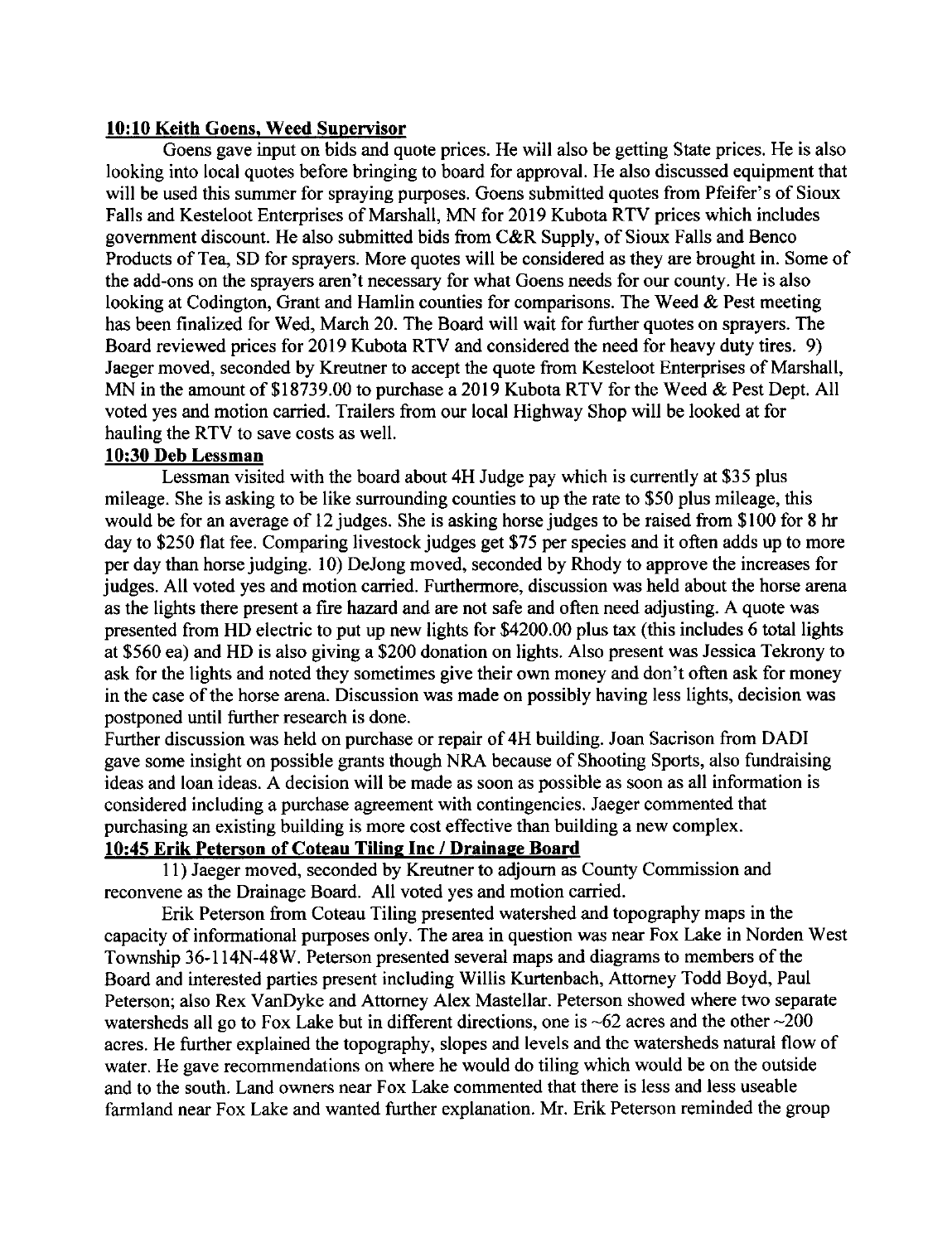that he was there in a hypothetical, informational capacity only and is not a privy to any land owner/tiling disputes. Peterson proposed altemate outlets of 23.6 acres but ultimately the drainage still goes to Fox Lake. Attomey Alex Mastellar then provided maps of where actual tile lines lie which were quite similar to Peterson's hypothetical maps. Mastellar's maps show the drainage area to only be 18.89 acres. Pipe diameter was also discussed. Peterson explained whether it is a 4 in. or 12 in. pipe, the purpose is to move the water; the larger the diameter, the faster the water is moved; he also explained how depth is relative to distance relayed out of pipe. Boyd and Mastellar both had questions and comments after Peterson's demonstration. State's Attorney John Knight was also present at this time and asked if the watershed that flows into the tile considered part of the drainage area because then it would be a larger area. Peterson explained watershed lines are not clearly defined. All watersheds in the area are connected to Fox Lake. As more discussion continued Chairman Rhody said all information will be considered before a final decision is made in the drainage dispute. Erik Peterson from Coteau Tiling was asked to get more information to determine acres amount of the drainage area. He will have that information at the next regular meeting. 12) Jaeger moved, seconded by Kreutner to adjoum as Drainage Board and reconvene as County Commission. All voted yes and motion carried.

## 11:15 Donna Rhody, Director of Equalization

Rhody met with commissioners noting GIS doesn't charge government entities. HDR is a company subcontracting for a State entity and she wanted to be clear to not charge them as they would tum around and charge the State. Rhody reported that Grant county is not charging for their access to subcontractors for the State. 13) Jaeger moved, seconded by DeJong to not charge the subcontractor HDR for GIS access due to working for the State. All voted yes and motion carried.

### 11:25 Sheila Monnier, Emergency Management

Monnier reported on the flooding beginning in Deuel County. She had been providing state updates and working closely with highway dept. Roads have water over them but she feels there does not need to be a flood emergency at this time. She is looking into who should fix the siren on the courthouse roof as it is malfunctioning. She provided a FEMA disaster assistance policy which provides information if a disaster is declared in the state by Govemor Noem. Funds will be provided for Deuel County if a disaster is declared.

## 1l:40 State's Attornev John Kniqht-Executive Session SDCL 1-25-2(3)

Knight met with the Commissioners to discuss several items. Knight requested that the Commissioners move into Executive Session pursuant to SDCL l-25-2(3) for the purpose of consulting with legal counsel. 14) Jaeger moved, seconded by Kreutner to move into Executive Session pursuant to SDCL 1-25-2(3). All voted yes and motion carried. Chairman Rhody declared the Commissioners out of Executive Session at 12:35 pm

## NEW BUSINESS

### Aoprove Cash Balance Sheet

15) DeJong moved, seconded by Kreutner to approve the cash balance sheet for the month of February. Roll call vote, all voted yes. Motion carried.

# DEUEL COUNTY AUDITOR'S ACCOUNT WITH TREASURER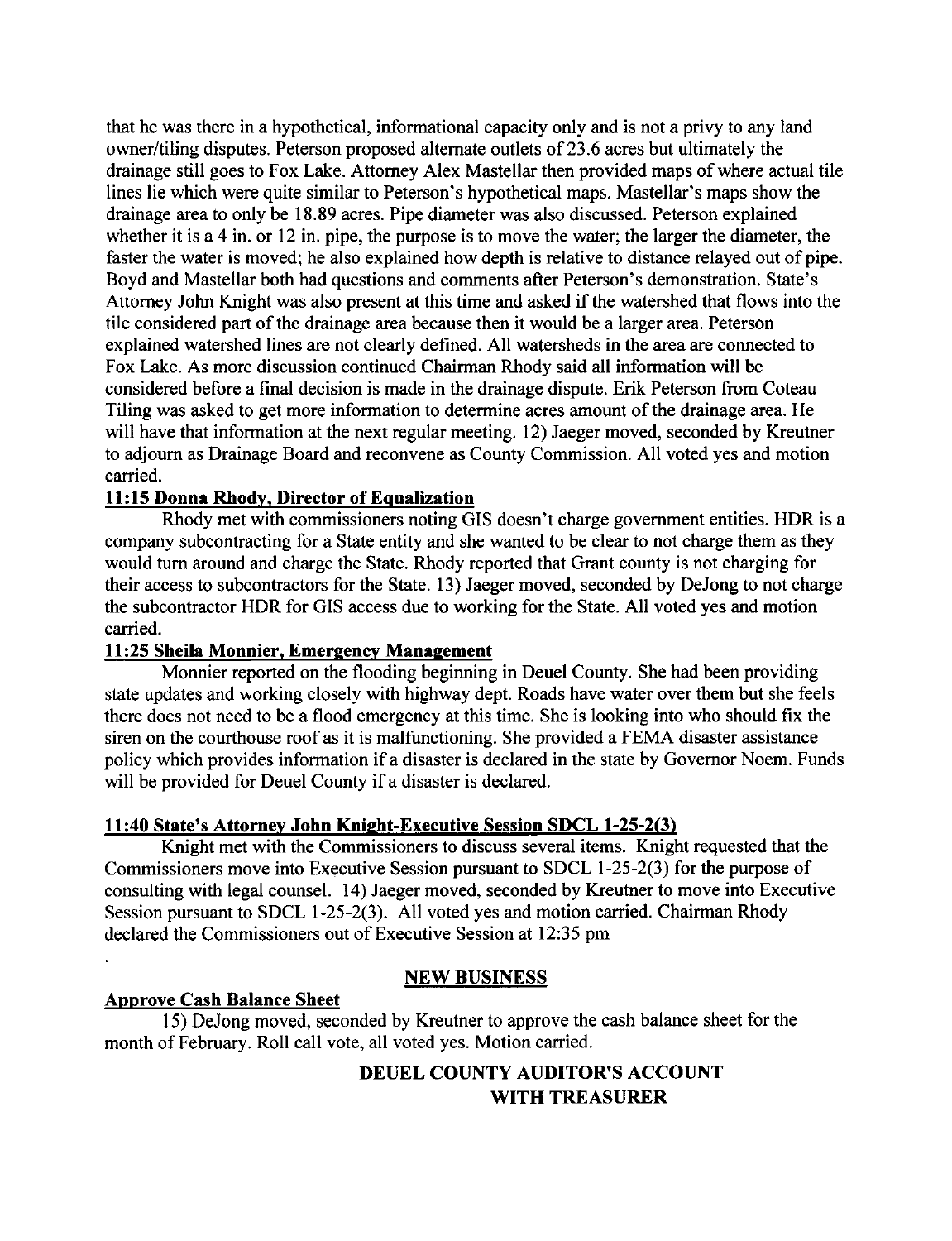| <b>END OF MONTH CASH BALANCE</b>                                                                         |    | February-19    |
|----------------------------------------------------------------------------------------------------------|----|----------------|
| <b>CASH TOTAL</b>                                                                                        | \$ | 1,321.23       |
| <b>CHECKS TOTAL</b>                                                                                      | \$ | 11,614.06      |
| <b>CASH ITEM</b>                                                                                         | \$ |                |
| <b>CASH CHANGE SHERIFF</b>                                                                               | \$ | 50.00          |
| TOTAL CASH ASSETS ON HAND                                                                                | \$ | 12,985.29      |
| <b>CHECKING ACCOUNT BALANCE</b>                                                                          |    | \$496,672.76   |
| MM DNB NATIONAL BANK                                                                                     | \$ | 4,060.67       |
| PREMIUM MM FIRST BANK & TRUST OF TORONTO                                                                 |    | \$4,315,301.64 |
| <b>CREDIT CARDS</b>                                                                                      | \$ | 279.13         |
| CD'S<br>\$250,000<br><b>DNB</b><br>\$0<br><b>FIRST BANK &amp; TRUST</b>                                  | S  | 250,000.00     |
| <b>REVOLVING LOAN</b>                                                                                    | \$ | 117,331.56     |
| <b>GRAND TOTAL CASH ASSETS</b>                                                                           |    | \$5,196,631.05 |
| <b>GL CASH BALANCE BY FUNDS:</b>                                                                         |    |                |
| <b>GENERAL</b>                                                                                           |    | \$1,642,915.47 |
| <b>SP REVENUE FUNDS</b>                                                                                  |    | \$3,110,161.72 |
| <b>TRUST &amp; AGENCY FUNDS</b>                                                                          | S. | 443,553.86     |
| townships<br>cities<br>\$58,018.20<br>\$28,249.97<br>schools<br>rural fire<br>\$191,426.48<br>\$3,415.69 |    |                |
|                                                                                                          |    |                |
| <b>TOTAL GENERAL LEDGER CASH</b>                                                                         | S. | 5,196,631.05   |

## **Warrants, Travel**

16) Jaeger moved, seconded by Rhody to approve the warrants paid to SD Dept. of Revenue 81925.73 Funds Due to State, SDACO 106.00 M&P Funds Due to State, SDACC 400.00 Fee Comm Workshop, SDACO 100.00 Fee Officials Workshop, Otter Tail Power 33.64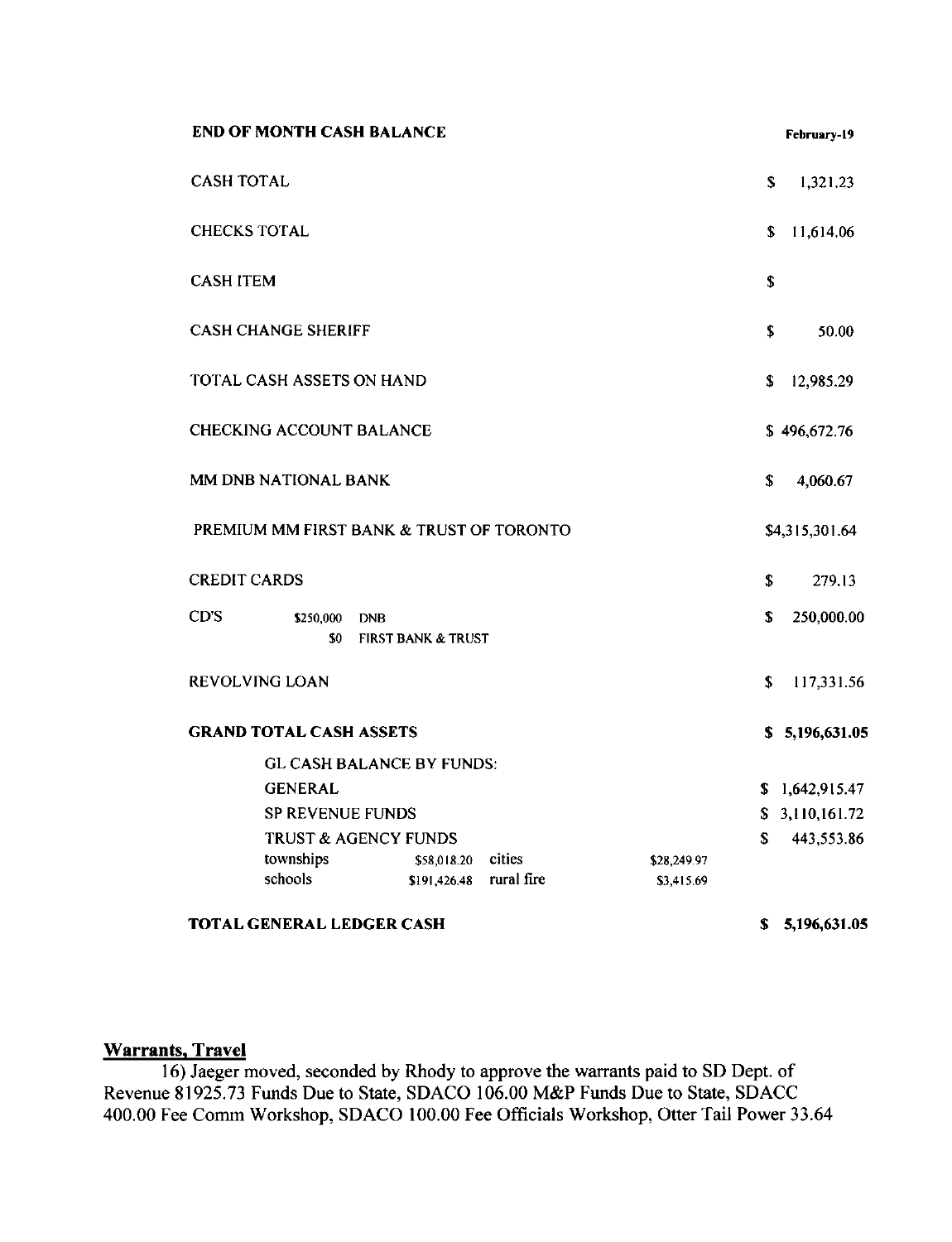Utility Hwy, ITC 165.11 Utility Hwy, Farmers National Co 592.66 Overpayment Taxes, AT&T Mobility 381.64 Sheriff Cell Phones, Borns Group 1835.40 DOE Assessment Mailings, H-D Electric 521.02 Utility Hwy, Northwestern Energy 1626.58 Utility Hwy, Sanford Health 1307.69 Flex, B-D Rural Water 59.60 Utility Hwy, Century Link 358.79 911 Trunk Lines, Ramsey County Sheriff70.00 State's Atty fee, SD Dept. of Revenue 61.42 Excise Tax, Deuel County Treasurer 142.07 Tax Account

l7) Jaeger moved, Homan seconded by to approve travel expense for Sheila Monnier to attend Emergency Management Training in Mitchell on April 10<sup>th</sup>. All voted yes and motion carried.

#### Plats

18) Jaeger moved, seconded by DeJong to approve the Plat of Lot 1 of Pheasant Ridge Addition located in the N1/2 of 12-116-49 and Resolution #19-05. All voted yes and the motion carried.

RESOLUTION BY THE BOARD OF COMMISSION DEUEL COUNTY #19-05 On motion made and carried the following resolution was adopted "I HEREBY CERTIFY that the plat of "LOT I OF PHEASANT RIDGE ADDITION LOCATED IN THE N1/2 OF SECTION 12, TOWNSHIP 116 NORTH, RANGE 49 WEST OF THE 5TH P.M. DEUEL COUNTY, SOUTH DAKOTA" was duly submitted to the Deuel County Board of County Commissioners, and that after due consideration the Board approved said plat at its meeting held on the 19<sup>th</sup> day of March, 2019." In accordance with the provisions of SDCL 11-3 and all acts amendatory thereto. I, Mary Korth, County Auditor of Deuel County, certify that this is a true copy of the resolution adopted by the Board of Commissioners of Deuel County, South Dakota. Dated this 19th day of March, 2019.

Mary Korth

County Auditor, Deuel County 19) Kreutner moved, seconded Homan by to approve the Plat of Otter Tail Power Addition, located in NWl/4 of 27-113-48 and Resolution #19-06. All voted yes and the motion carried.

# COUNTY COMMISSIONERS

#### #19-06

BE IT RESOLVED that the County Commission, in and for Deuel County, does hereby approve the said plat of a resolution approving the plat of "OTTER TAIL POWER ADDITION, located in the Northwest Quarter of Section 27, Township 113 N, Range 48 W, of the 5<sup>th</sup> P.M., Deuel County, South Dakota"

I, Mary Korth, County Auditor for Deuel County, South Dakota, do certify that the foregoing resolution was passed by the Board of County Commissioners, Deuel County, South Dakota, at the regular meeting on the 19th day of March, 2019.

> Mary Korth Deuel County Auditor

### Public Comments

John Homan addressed the Board conceming a letter that was sent to the Commissioners from him about wind towers and conflicts of interest of the Board of Adjustment, etc. Homan is concerned and will take further action if necessary because the judge has ruled and the permit has been denied therefore reapplication is imminent. He voiced concerns about the current Zoning Board as well as other officials who allegedly have conflicts of interest. Discussion was held between Mr. Homan and Mr. Jaeger about conflict of interests. Mr. Homan cited public